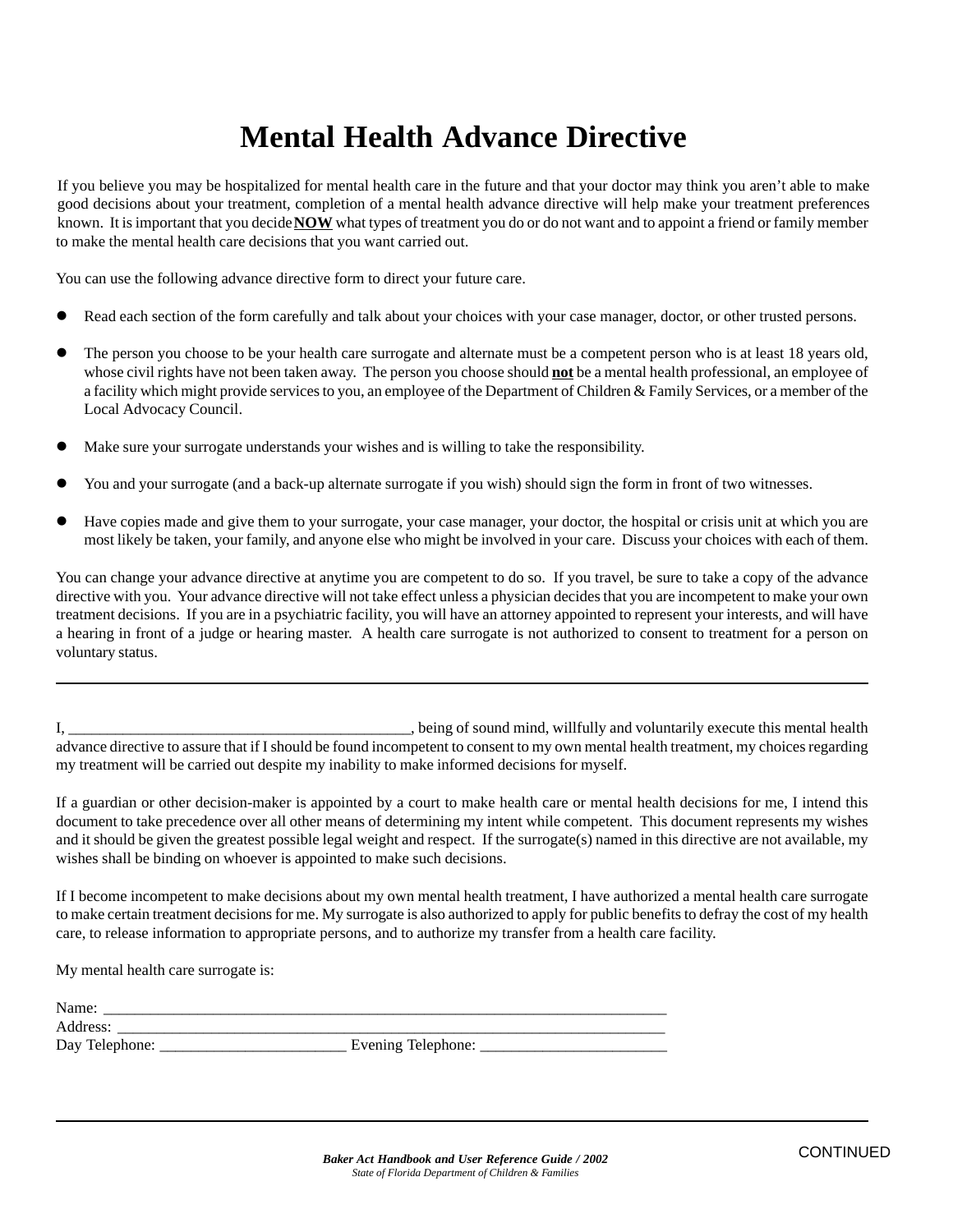|                                                                       | _, hereby accept the designation.                                                                                                   |
|-----------------------------------------------------------------------|-------------------------------------------------------------------------------------------------------------------------------------|
| (Signature of Mental Health Care Surrogate)                           | (Date)                                                                                                                              |
| notification of my alternate mental health care surrogate as follows: | If the person named above is unavailable or unable to serve as my mental health care surrogate, I hereby appoint and want immediate |
|                                                                       |                                                                                                                                     |
|                                                                       |                                                                                                                                     |
|                                                                       |                                                                                                                                     |
|                                                                       |                                                                                                                                     |
| (Signature of Alternate Mental Health Care Surrogate)                 | (Date)                                                                                                                              |

## **Complete the following or Initial in the blank marked yes or no:**

- A. If I become incompetent to give consent to mental health treatment, I give my mental health care surrogate full power and authority to make mental health care decisions for me. This includes the right to consent, refuse consent, or withdraw consent to any mental health care, treatment, service, or procedure, consistent with any instructions and/or limitations I have stated in this advance directive. If I have not expressed a choice in this advance directive, I authorize my surrogate to make the decision my surrogate determines is the decision I would make if I were competent to do so. \_\_\_\_\_Yes \_\_\_\_No
- B. My choice of treatment facilities are as follows:
	- 1. In the event my psychiatric condition is serious enough to require 24-hour care, I would prefer to receive this care in this/these facilities:
		- Facility: \_ Facility: \_\_\_\_\_\_\_\_\_\_\_\_\_\_\_\_\_\_\_\_\_\_\_\_\_\_\_\_\_\_\_\_\_\_\_\_\_\_\_\_\_\_\_\_\_\_\_\_\_\_\_\_\_\_\_\_\_\_\_\_\_\_\_
	- 2. I do not wish to be placed in the following facilities for psychiatric care for the reasons I have listed: Facility/Reason: \_\_\_\_\_\_\_\_\_\_\_\_\_\_\_\_\_\_\_\_\_\_\_\_\_\_\_\_\_\_\_\_\_\_\_\_\_\_\_\_\_\_\_\_\_\_\_\_\_\_\_\_\_\_\_\_\_\_ Facility/Reason: \_\_\_\_\_\_\_\_\_\_\_\_\_\_\_\_\_\_\_\_\_\_\_\_\_\_\_\_\_\_\_\_\_\_\_\_\_\_\_\_\_\_\_\_\_\_\_\_\_\_\_\_\_\_\_\_\_\_

## C. My choice of a treating physician is:

First choice of physician: \_\_\_\_\_\_\_\_\_\_\_\_\_\_\_\_\_\_\_\_\_\_\_\_\_\_\_\_\_\_\_\_\_\_\_\_\_\_\_\_\_\_\_\_\_\_\_\_\_\_ Second choice of physician: \_\_\_\_\_\_\_\_\_\_\_\_\_\_\_\_\_\_\_\_\_\_\_\_\_\_\_\_\_\_\_\_\_\_\_\_\_\_\_\_\_\_\_\_\_\_\_\_

I do not wish to be treated by the following physicians:

| Name<br>້          |  |
|--------------------|--|
| Name of<br>v.<br>. |  |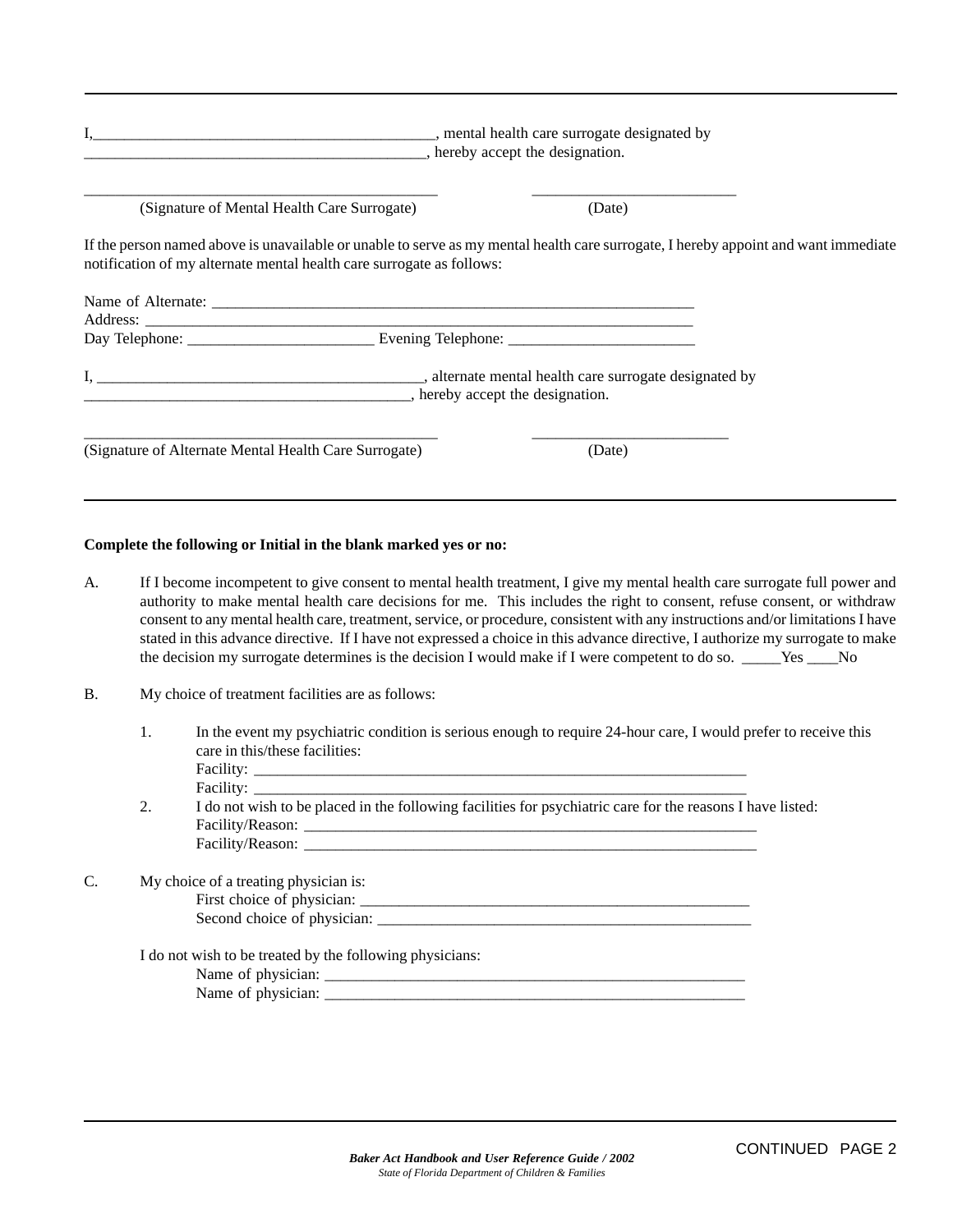- D. My wishes regarding confidentiality of my admission to a facility and my treatment while there are as follows:
	- 1. \_\_\_\_\_\_\_My representative may be notified of my involuntary admission \_\_\_Yes \_\_\_No
	- 2. Any person who seeks to contact me while I am in a facility may be told I am there. Yes No
	- 3.  $\qquad \qquad$  I consent to release of information about my condition and treatment plan  $\qquad$  Yes  $\qquad$  No

To the following persons: \_\_\_\_\_\_\_\_\_\_\_\_\_\_\_\_\_\_\_\_\_\_\_\_\_\_\_\_ \_\_\_\_\_\_\_\_\_\_\_\_\_\_\_\_\_\_\_\_\_\_\_\_\_\_\_\_

4. \_\_\_\_\_I do not consent to the release of information about my admission or treatment to anyone unless I give specific consent at the time of the request or as otherwise allowed by law. \_\_\_Yes \_\_\_No

\_\_\_\_\_\_\_\_\_\_\_\_\_\_\_\_\_\_\_\_\_\_\_\_\_\_\_\_ \_\_\_\_\_\_\_\_\_\_\_\_\_\_\_\_\_\_\_\_\_\_\_\_\_\_\_\_ \_\_\_\_\_\_\_\_\_\_\_\_\_\_\_\_\_\_\_\_\_\_\_\_\_\_\_\_ \_\_\_\_\_\_\_\_\_\_\_\_\_\_\_\_\_\_\_\_\_\_\_\_\_\_\_\_

E. If I am not competent to consent to my own treatment or to refuse medications relating to my mental health treatment, I have initialed one of the following, which represents my wishes:

1.  $\qquad \qquad$  I consent to the medications that Dr.

- 2. \_\_\_\_\_ I consent to the medications agreed to by my mental health care surrogate, after consulting with my treating physician and any other individuals my surrogate may think appropriate, with the exceptions found in #3 below.
- 3. \_\_\_\_\_ I specifically do not consent and I do not authorize my mental health care surrogate to consent to the administration of the following medications or their respective brand name, trade name, or generic equivalents: (list name of drug and reason for refusal

\_\_\_\_\_\_\_\_\_\_\_\_\_\_\_\_\_\_\_\_\_\_\_\_\_\_\_\_\_\_\_\_\_\_\_\_\_\_\_\_\_\_\_\_\_\_\_\_\_\_\_\_\_\_\_\_\_\_\_\_\_\_\_\_\_\_\_\_\_\_\_\_\_\_\_\_\_\_\_\_\_\_ \_\_\_\_\_\_\_\_\_\_\_\_\_\_\_\_\_\_\_\_\_\_\_\_\_\_\_\_\_\_\_\_\_\_\_\_\_\_\_\_\_\_\_\_\_\_\_\_\_\_\_\_\_\_\_\_\_\_\_\_\_\_\_\_\_\_\_\_\_\_\_\_\_\_\_\_\_\_\_\_\_\_

4. \_\_\_\_\_ I am willing to take the medications excluded in #3 above if my only reason for excluding them is their side effects and the dosage can be adjusted to eliminate those side effects.

\_\_\_\_\_\_\_\_\_\_\_\_\_\_\_\_\_\_\_\_\_\_\_\_\_\_\_\_\_\_\_\_\_\_\_\_\_\_\_\_\_\_\_\_\_\_\_\_\_\_\_\_\_\_\_\_\_\_\_\_\_\_\_\_\_\_\_\_\_\_\_\_\_\_\_\_\_\_\_\_\_\_\_\_\_\_\_\_\_ \_\_\_\_\_\_\_\_\_\_\_\_\_\_\_\_\_\_\_\_\_\_\_\_\_\_\_\_\_\_\_\_\_\_\_\_\_\_\_\_\_\_\_\_\_\_\_\_\_\_\_\_\_\_\_\_\_\_\_\_\_\_\_\_\_\_\_\_\_\_\_\_\_\_\_\_\_\_\_\_\_\_\_\_\_\_\_\_\_

- 5. I have the following other preferences about psychiatric medications:
- F. My wishes regarding Electroconvulsive Therapy (ECT) are as follows:
	- 1. My surrogate may not consent to ECT without express court approval.
	- 2. \_\_\_\_\_ I authorize my surrogate to consent to ECT.
	- 3. Other instructions and wishes regarding ECT are as follows:
- G. If, during a stay in a psychiatric facility, my behavior requires an emergency intervention, my wishes regarding which form of emergency interventions should be made in the following order: (fill in numbers, giving 1 to your first choice, 2 to your second, and so on until each has a number). If an intervention you prefer is not listed, write it in after "other" and give it a number.

\_\_\_\_\_\_\_\_\_\_\_\_\_\_\_\_\_\_\_\_\_\_\_\_\_\_\_\_\_\_\_\_\_\_\_\_\_\_\_\_\_\_\_\_\_\_\_\_\_\_\_\_\_\_\_\_\_\_\_\_\_\_\_\_\_\_\_\_\_\_\_ \_\_\_\_\_\_\_\_\_\_\_\_\_\_\_\_\_\_\_\_\_\_\_\_\_\_\_\_\_\_\_\_\_\_\_\_\_\_\_\_\_\_\_\_\_\_\_\_\_\_\_\_\_\_\_\_\_\_\_\_\_\_\_\_\_\_\_\_\_\_\_

| Seclusion<br>Physical restraints<br>Both seclusion and physical restraints<br>Other: | Medication in pill form<br>Medication in liquid medication<br>Medication by injection |
|--------------------------------------------------------------------------------------|---------------------------------------------------------------------------------------|
|                                                                                      |                                                                                       |